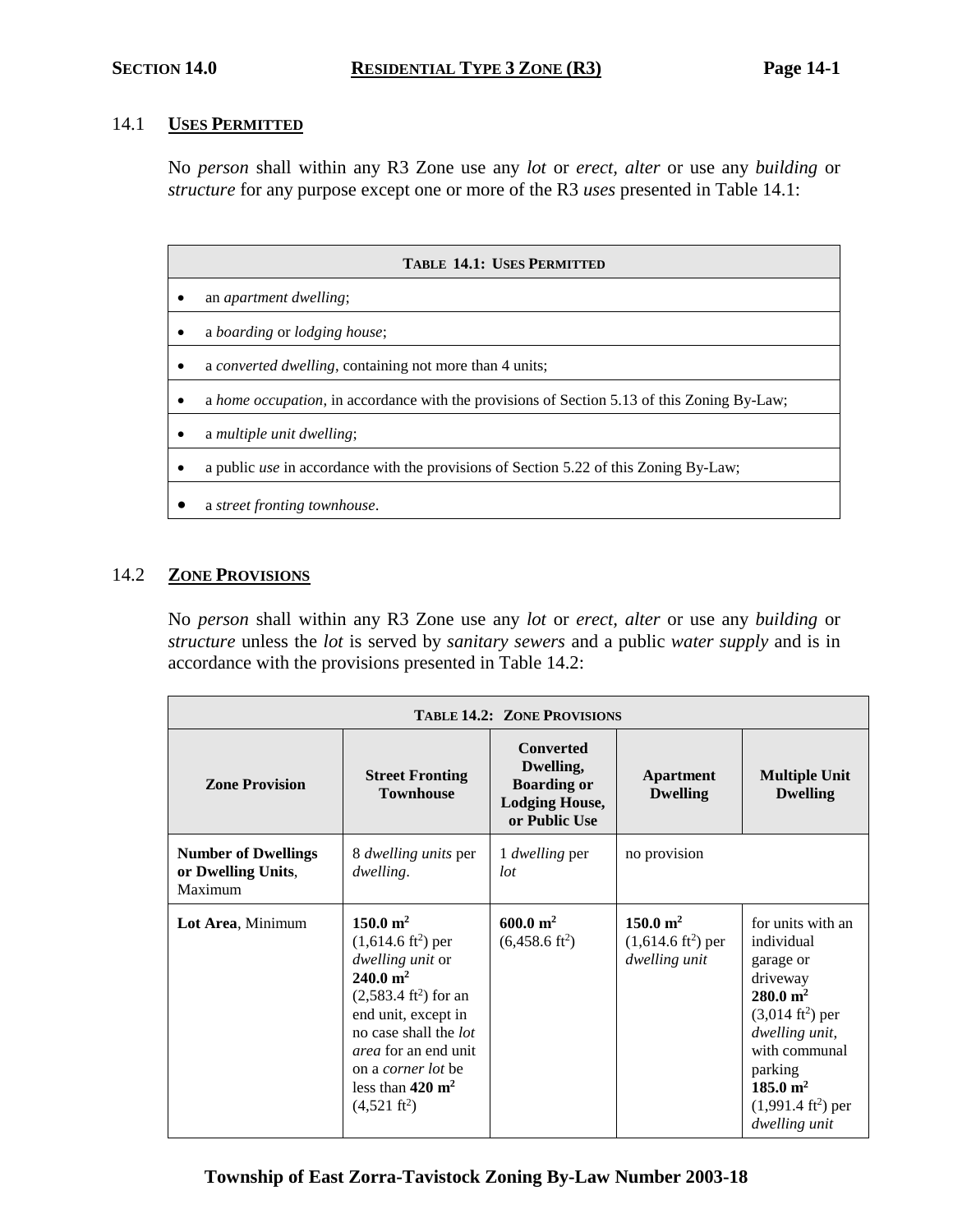| <b>TABLE 14.2: ZONE PROVISIONS</b>                                      |                                                                                                                                                                                                                                      |                                                                                               |                                                                                                                                                                                                                                    |                                         |
|-------------------------------------------------------------------------|--------------------------------------------------------------------------------------------------------------------------------------------------------------------------------------------------------------------------------------|-----------------------------------------------------------------------------------------------|------------------------------------------------------------------------------------------------------------------------------------------------------------------------------------------------------------------------------------|-----------------------------------------|
| <b>Zone Provision</b>                                                   | <b>Street Fronting</b><br><b>Townhouse</b>                                                                                                                                                                                           | <b>Converted</b><br>Dwelling,<br><b>Boarding or</b><br><b>Lodging House,</b><br>or Public Use | <b>Apartment</b><br><b>Dwelling</b>                                                                                                                                                                                                | <b>Multiple Unit</b><br><b>Dwelling</b> |
| Lot Frontage,<br>Minimum                                                | $8.0 \text{ m}$ (26.2 ft) per<br>dwelling unit or<br>11.0 m $(36.1 \text{ ft})$ for<br>an end unit, except<br>in no case shall the<br>lot frontage for the<br>end unit on a corner<br>lot be less than<br>18.0 m $(59.1 \text{ ft})$ | $20.0 \text{ m}$ (65.5 ft)                                                                    | 30.0 m $(98.4 \text{ ft})$                                                                                                                                                                                                         | $20.0 \text{ m}$ (65.6 ft)              |
| Front Yard, Minimum<br>Depth                                            | $9.0 \text{ m}$ (29.5 ft)                                                                                                                                                                                                            |                                                                                               |                                                                                                                                                                                                                                    |                                         |
| <b>Exterior Side Yard,</b><br>Minimum Width                             |                                                                                                                                                                                                                                      |                                                                                               |                                                                                                                                                                                                                                    |                                         |
| Lot Depth, Minimum                                                      | 30.0 m $(98.4 \text{ ft})$                                                                                                                                                                                                           |                                                                                               |                                                                                                                                                                                                                                    |                                         |
| Rear Yard, Minimum<br>Depth                                             | 7.5 m $(24.6 \text{ ft})$                                                                                                                                                                                                            |                                                                                               | 10.0 m $(32.8 \text{ ft})$                                                                                                                                                                                                         |                                         |
| <b>Interior Side</b><br>Yard, Minimum Width                             | 1.5 $m$ (4.9 ft) for<br>end dwelling units                                                                                                                                                                                           | 1.5 m $(4.9 \text{ ft})$                                                                      | $6.0 \text{ m}$ (19.7 ft), provided that an<br>interior side yard adjoining an end<br>wall containing no habitable room<br>windows may be reduced to 3.0 m<br>$(9.8 \text{ ft})$ .                                                 |                                         |
| Setback, Minimum<br>Distance from the<br>Centreline of a County<br>Road | $22.0 \text{ m} (72.1 \text{ ft})$                                                                                                                                                                                                   |                                                                                               |                                                                                                                                                                                                                                    |                                         |
| Lot Coverage,<br>Maximum                                                | 50% of lot area                                                                                                                                                                                                                      |                                                                                               |                                                                                                                                                                                                                                    |                                         |
| <b>Landscaped Open</b><br>Space, Minimum                                | 30% of lot area                                                                                                                                                                                                                      |                                                                                               |                                                                                                                                                                                                                                    |                                         |
| <b>Height of Building,</b><br>Maximum                                   | 11 m $(36.1 \text{ ft})$                                                                                                                                                                                                             |                                                                                               | 4 storeys                                                                                                                                                                                                                          |                                         |
| <b>Amenity Area,</b><br>Minimum                                         | no provision                                                                                                                                                                                                                         |                                                                                               | 10.0 $m^2$ (107.6)<br>ft <sup>2</sup> ) per <i>dwelling</i><br>unit for the first<br>twelve $(12)$<br>dwelling units,<br>and 5.0 $\mathrm{m}^2$ (53.8)<br>$ft2$ ) for each unit<br>in excess of<br>twelve $(12)$<br>dwelling units |                                         |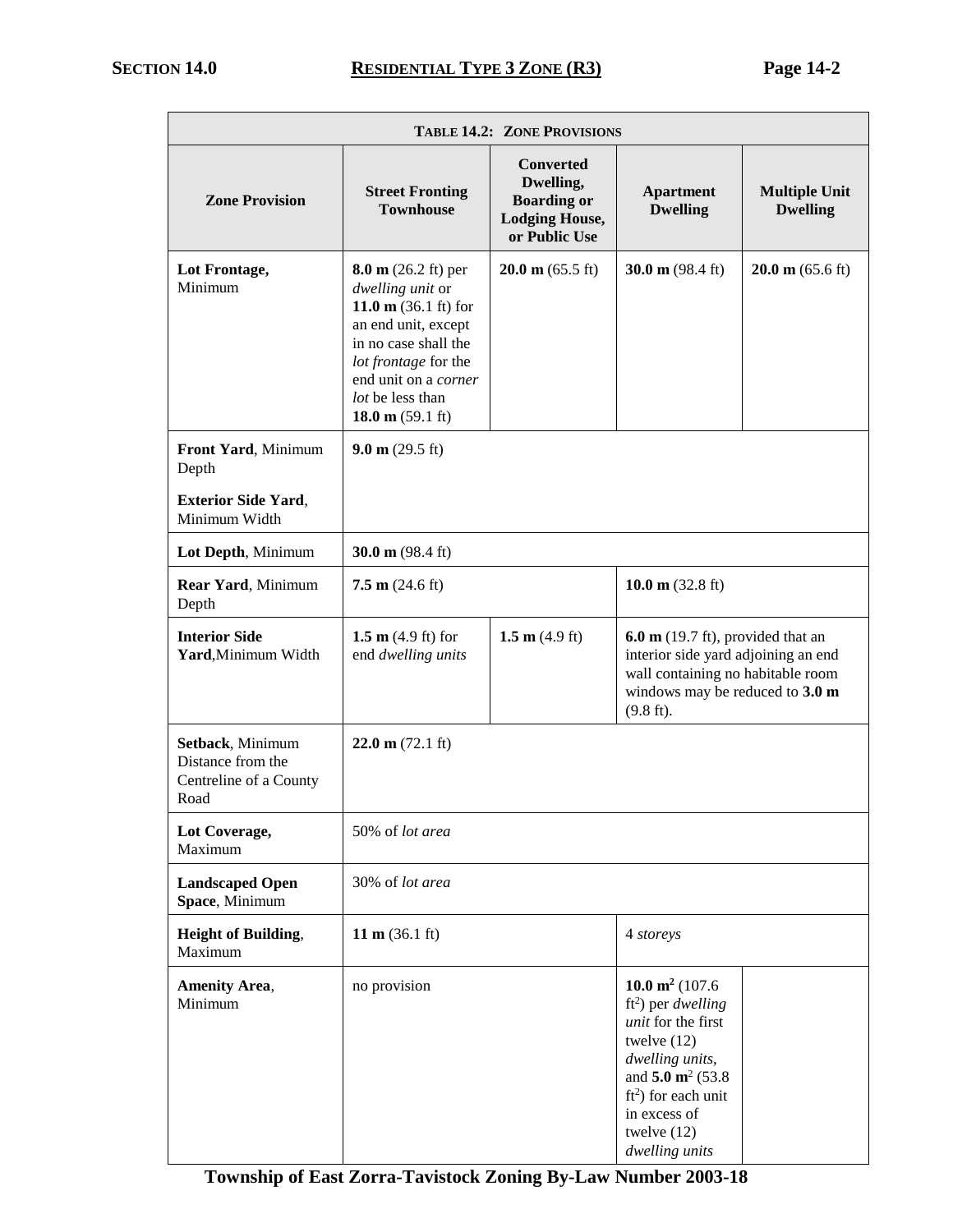| <b>TABLE 14.2: ZONE PROVISIONS</b>                     |                                                                       |                                                                                               |                                     |                                         |
|--------------------------------------------------------|-----------------------------------------------------------------------|-----------------------------------------------------------------------------------------------|-------------------------------------|-----------------------------------------|
| <b>Zone Provision</b>                                  | <b>Street Fronting</b><br><b>Townhouse</b>                            | <b>Converted</b><br>Dwelling,<br><b>Boarding or</b><br><b>Lodging House,</b><br>or Public Use | <b>Apartment</b><br><b>Dwelling</b> | <b>Multiple Unit</b><br><b>Dwelling</b> |
| <b>Parking and Accessory</b><br><b>Buildings, Etc.</b> | In accordance with the provisions of Section 5 of this Zoning By-Law. |                                                                                               |                                     |                                         |

(Deleted and Replaced by By-Law 2021-09)

### 14.2.1 **MORE THAN ONE RESIDENTIAL BUILDING ON A LOT**

Where more than one residential *building* is erected on a *lot*, a minimum *landscaped open space* of **6 m** (19.7 ft) shall be provided adjacent to the front of any exterior wall of the *building* containing a window to a habitable room. A *landscaped open space* of **3 m** (9.8 ft) shall be provided adjacent to a blank wall.

### 14.3 **SPECIAL PROVISIONS**

### 14.3.1 **Location: Part of Lot 82, Plan 307, (Tavistock), R3-1 (Key Map 7)**

14.3.1.1 Notwithstanding any provisions of this Zoning By-Law to the contrary, no *person* shall within any R3-1 Zone use any *lot*, or *erect, alter* or use any *building* or *structure* for any purpose except the following:

11 row *dwelling units*.

- 14.3.1.2 Notwithstanding any provision of this Zoning By-Law to the contrary, no *person* shall within any R3-1 Zone use any *lot*, or *erect, alter* or use any *building* or *structure* for any purpose except in accordance with the following provisions:
- 14.3.1.2.1 HEIGHT OF BUILDING

Maximum 1 *storey*

14.3.1.2.2 NUMBER OF ROW DWELLING UNITS

Maximum 11

14.3.1.3 That all the other provisions of the R3 Zone in Section 14.2 and all other relevant provisions contained in this Zoning By-Law shall continue to apply mutatis mutandis. (Deleted and Replaced by By-Law 2021-09)

February/21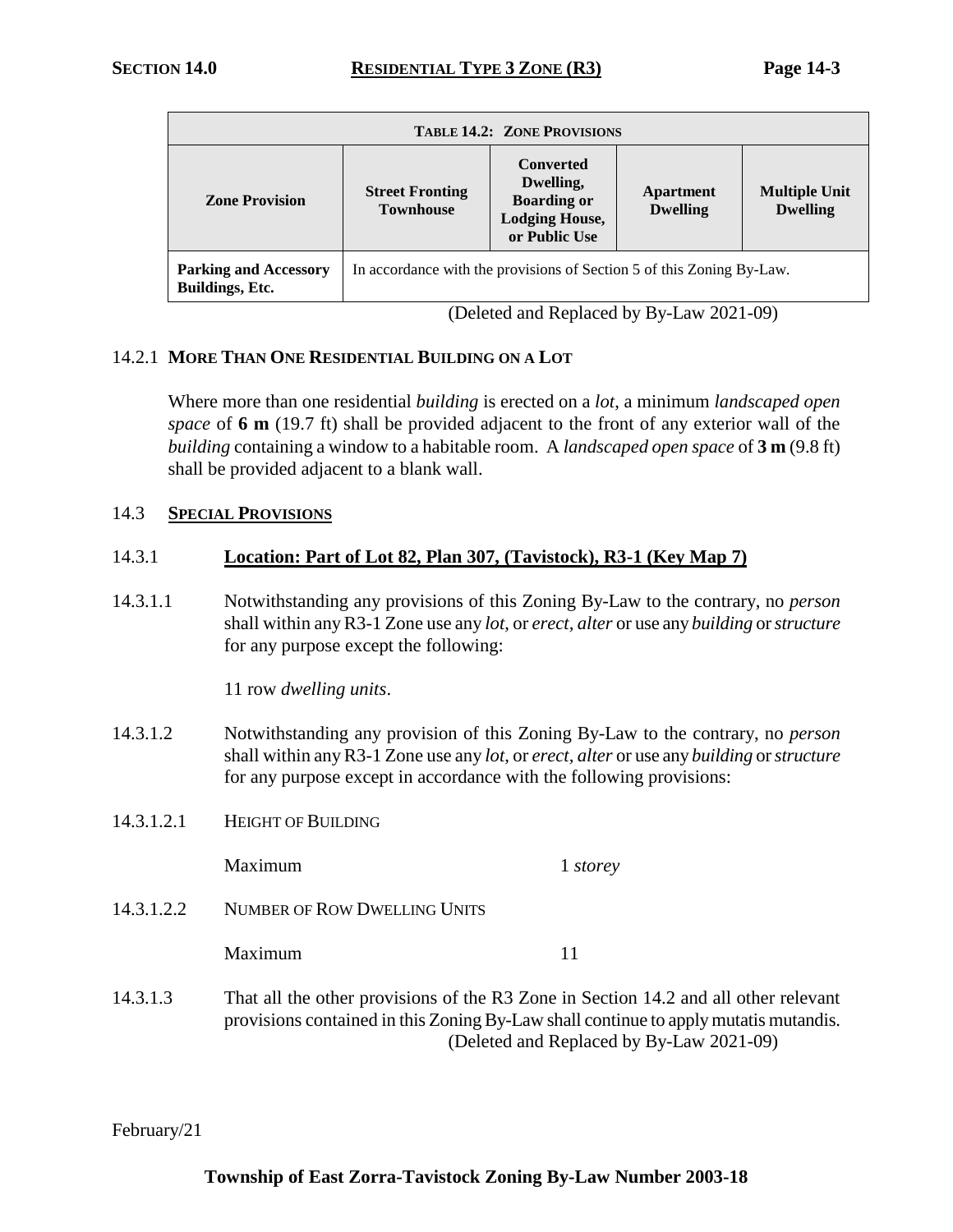### 14.3.2 **Location: Part of Lot 121 S/S Hope Street, Plan 307 (Tavistock), R3-2 (Key Map 6)**

14.3.2.1 Notwithstanding any provision of this Zoning By-Law to the contrary, no *person* shall within any R3-2 Zone use any *lot*, or *erect, alter* or use any *building* or *structure* except in accordance with the following provisions:

a *multiple unit dwelling*.

- 14.3.2.2 Notwithstanding any provision of this Zoning By-Law to the contrary, no *person* shall within any R3-2 Zone use any *lot*, or *erect, alter* or use any *building* or *structure* except in accordance with the following provisions:
- 14.3.2.2.1 SETBACK

Interior Side Yard **1.8 m** (5.9 ft)

14.3.2.2.2 HEIGHT OF BUILDING

Maximum 1 *storey*

14.3.2.2.3 NUMBER OF DWELLING UNITS

Maximum 4

14.3.2.3 That all the provisions of the R3 Zone in Section 14.2 to this Zoning By-Law, as amended, shall apply, and further that all other provisions of this Zoning By-Law, as amended, that are consistent with the provisions herein contained shall continue to apply mutatis mutandis.

> (Added by By-Law 2009-2) (Deleted and Replaced by By-Law 2021-09)

## 14.3.3 **Location: Lots 14 & 15, Plan 307, Maria Street (Tavistock), R3-3**

- 14.3.3.1 Notwithstanding any provisions of this Zoning By-Law to the contrary, this zone permits a total of 13 apartment dwellings.
- 14.3.3.2 Notwithstanding any provisions of this Zoning By-Law to the contrary, no *person* shall within any 'R3-3' Zone use any *lot*, or *erect*, *alter* or use any *building* or *structure* except in accordance with the following:

all *uses* permitted in Section 14.1 to this Zoning By-Law. (Amended by By-Law 2011-21 as approved by OMB Case PL110494) (Deleted and Replaced by By-Law 2021-09)

February/21

## **Township of East Zorra-Tavistock Zoning By-Law Number 2003-18**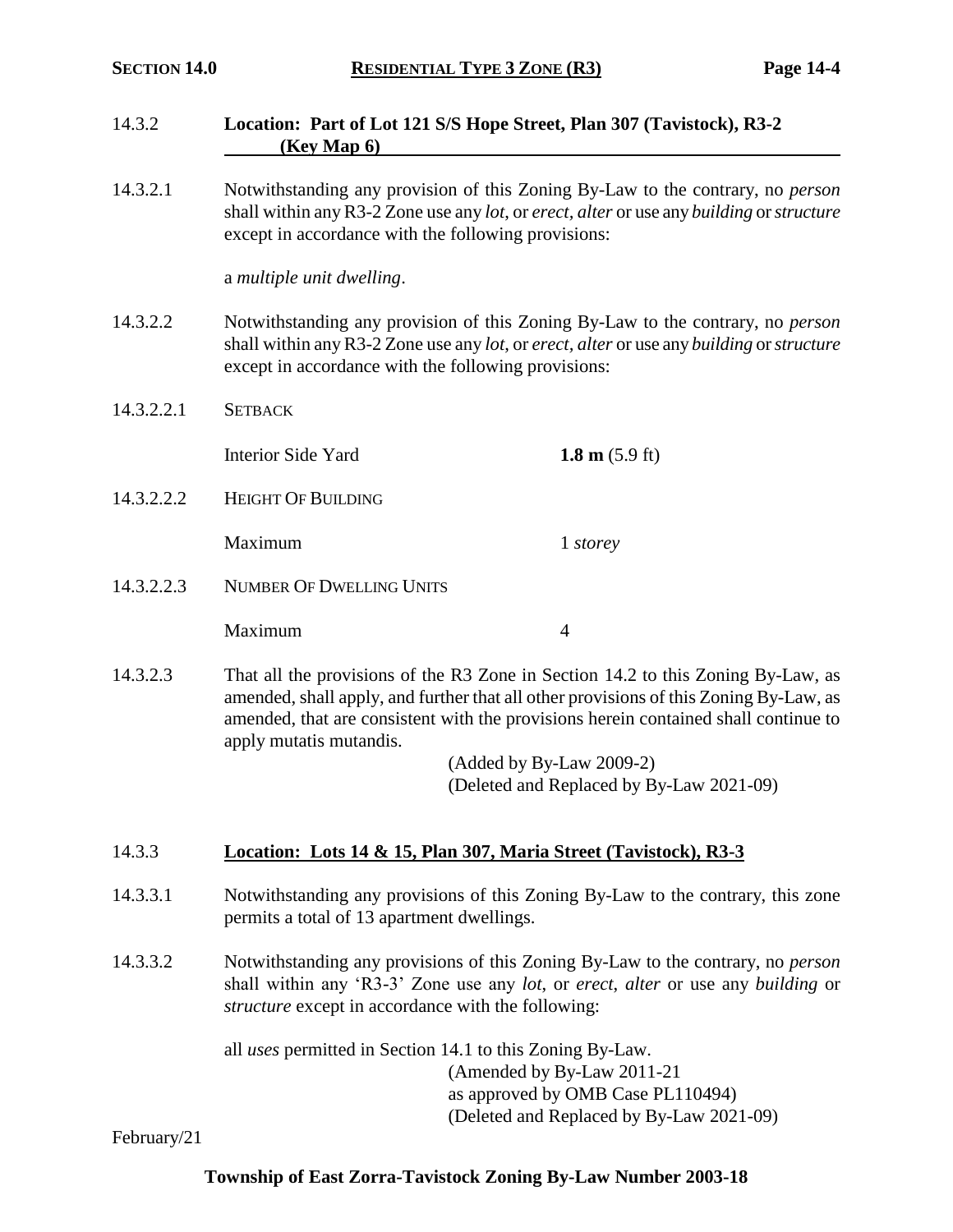| 14.3.3.2.1 | LOT AREA                                                                                                                                                                                                                                                                                  |                                                                                                           |  |  |
|------------|-------------------------------------------------------------------------------------------------------------------------------------------------------------------------------------------------------------------------------------------------------------------------------------------|-----------------------------------------------------------------------------------------------------------|--|--|
|            | Minimum                                                                                                                                                                                                                                                                                   | 1,035.0 m <sup>2</sup> (11,141.0 ft <sup>2</sup> )                                                        |  |  |
| 14.3.3.2.2 | <b>LOT FRONTAGE</b>                                                                                                                                                                                                                                                                       |                                                                                                           |  |  |
|            | Minimum                                                                                                                                                                                                                                                                                   | 13.0 m $(42.7 \text{ ft})$                                                                                |  |  |
| 14.3.3.2.3 | <b>EXTERIOR SIDE YARD</b>                                                                                                                                                                                                                                                                 |                                                                                                           |  |  |
|            | Minimum Width                                                                                                                                                                                                                                                                             | $2.3 \text{ m} (7.5 \text{ ft})$                                                                          |  |  |
| 14.3.3.2.4 | <b>REAR YARD</b>                                                                                                                                                                                                                                                                          |                                                                                                           |  |  |
|            | Minimum Depth                                                                                                                                                                                                                                                                             | $0.6 \text{ m}$ (1.97 ft)                                                                                 |  |  |
| 14.3.3.2.5 | <b>LANDSCAPED OPEN SPACE</b>                                                                                                                                                                                                                                                              |                                                                                                           |  |  |
|            | Minimum                                                                                                                                                                                                                                                                                   | 23% of the <i>lot area</i>                                                                                |  |  |
| 14.3.3.2.6 | <b>AMENITY AREA</b>                                                                                                                                                                                                                                                                       |                                                                                                           |  |  |
|            | <b>Total Minimum Interior</b><br><b>Total Minimum Exterior</b>                                                                                                                                                                                                                            | 92.9 m <sup>2</sup> (1000.0 ft <sup>2</sup> )<br><b>240.0 m<sup>2</sup></b> (2583.0 ft <sup>2</sup> )     |  |  |
| 14.3.3.2.7 | NUMBER OF PARKING SPACES REQUIRED                                                                                                                                                                                                                                                         |                                                                                                           |  |  |
|            | Total<br><b>Accessible Parking Space</b>                                                                                                                                                                                                                                                  | 14<br>$\mathbf{1}$                                                                                        |  |  |
| 14.3.3.2.8 | YARDS WHERE PARKING AREAS ARE PERMITTED                                                                                                                                                                                                                                                   |                                                                                                           |  |  |
|            | <b>Visitor Parking Space</b>                                                                                                                                                                                                                                                              | 1<br>All yards                                                                                            |  |  |
| 14.3.3.2.9 | <b>SETBACK OF PARKING AREA FROM REAR OR INTERIOR SIDE LOT LINES</b>                                                                                                                                                                                                                       |                                                                                                           |  |  |
|            | Minimum                                                                                                                                                                                                                                                                                   | <b>Nil</b>                                                                                                |  |  |
| 14.3.3.3   | That all provisions of the 'R3' Zone in Section 14.2 to this Zoning By-Law, as<br>amended, shall apply, and further that all other provisions of this Zoning By-Law, as<br>amended, that are consistent with the provisions herein contained shall continue to<br>apply mutatis mutandis. |                                                                                                           |  |  |
|            |                                                                                                                                                                                                                                                                                           | (Amended by By-Law 2011-21)<br>as approved by OMB Case PL110494)<br>(Deleted and Replaced By-Law 2021-09) |  |  |

February/21

# **Township of East Zorra-Tavistock Zoning By-Law Number 2003-18**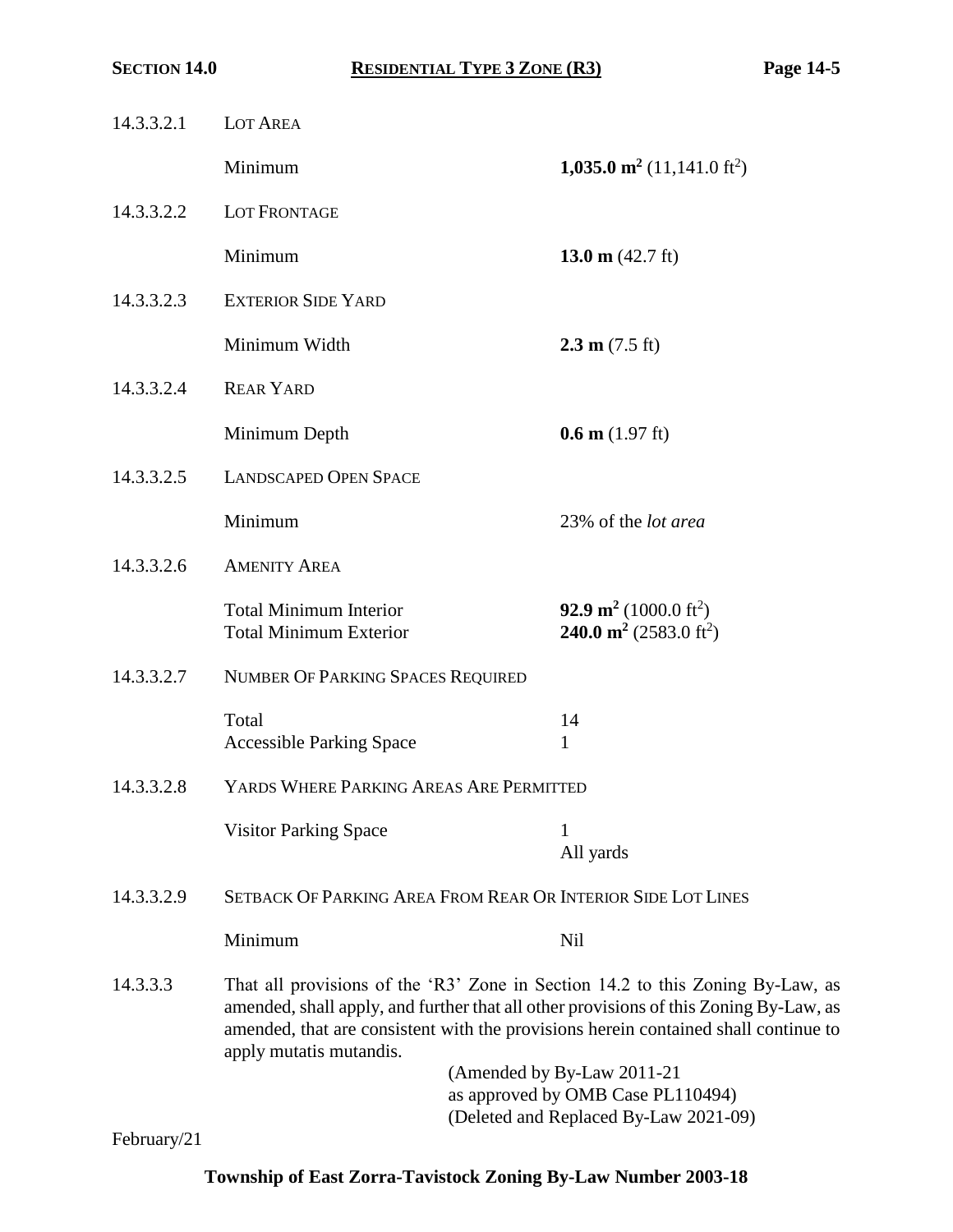### 14.3.4 **Location: Lots 122 & 123 and Part of Lots 121, 124, 125 & 126, Registered Plan 111 (East Zorra) R3-4 (Key Map 50)**

14.3.4.1 Notwithstanding any provision of this Zoning By-Law to the contrary, no *person* shall within any 'R3-4' Zone *use* any *lot*, or *erect*, *alter* or *use* any *building* or *structure* for any purpose except the following:

> a *multiple unit dwelling*; a *street fronting townhouse*.

- 14.3.4.2 Notwithstanding any provision of this Zoning By-Law to the contrary, no *person* shall within any 'R3-4' Zone *use* any *lot*, or *erect*, *alter* or *use* any *building* or *structure* except in accordance with the following provisions:
- 14.3.4.2.1 FRONT YARD

Minimum Depth **6.0 m** (19.6 ft.)

14.3.4.2.2 REAR YARD

**Minimum Depth 2.9 m** (9.5 ft)

14.3.4.2.3 PARKING SPACE AND AISLE STANDARDS

Minimum Perpendicular Width of the Aisle **6.0 m** (19.6 ft)

14.3.4.2.4 NUMBER OF DWELLING UNITS

Maximum 28

(Added by By-Law 2013-39)

14.3.4.2.5 APPLICATION OF ZONING REGULATIONS

Internal *lot lines* created by any legal means within the *lot lines* delineated in the R3-4 Zone shall not be construed to be *lot lines* for the purpose of Zoning regulations provided that all such regulations, as they apply to the whole of the lands zoned R3-4, are observed.

14.3.4.3 That all provisions of the 'R3' Zone in Section 14.2 to this Zoning By-Law, as amended, shall apply, and further that all other provisions of this Zoning By-Law, as amended, that are consistent with the provisions herein contained shall continue to apply mutatis mutandis.

> (Added by By-Law 2013-39) (Deleted and Replaced By-Law 2021-09)

February/21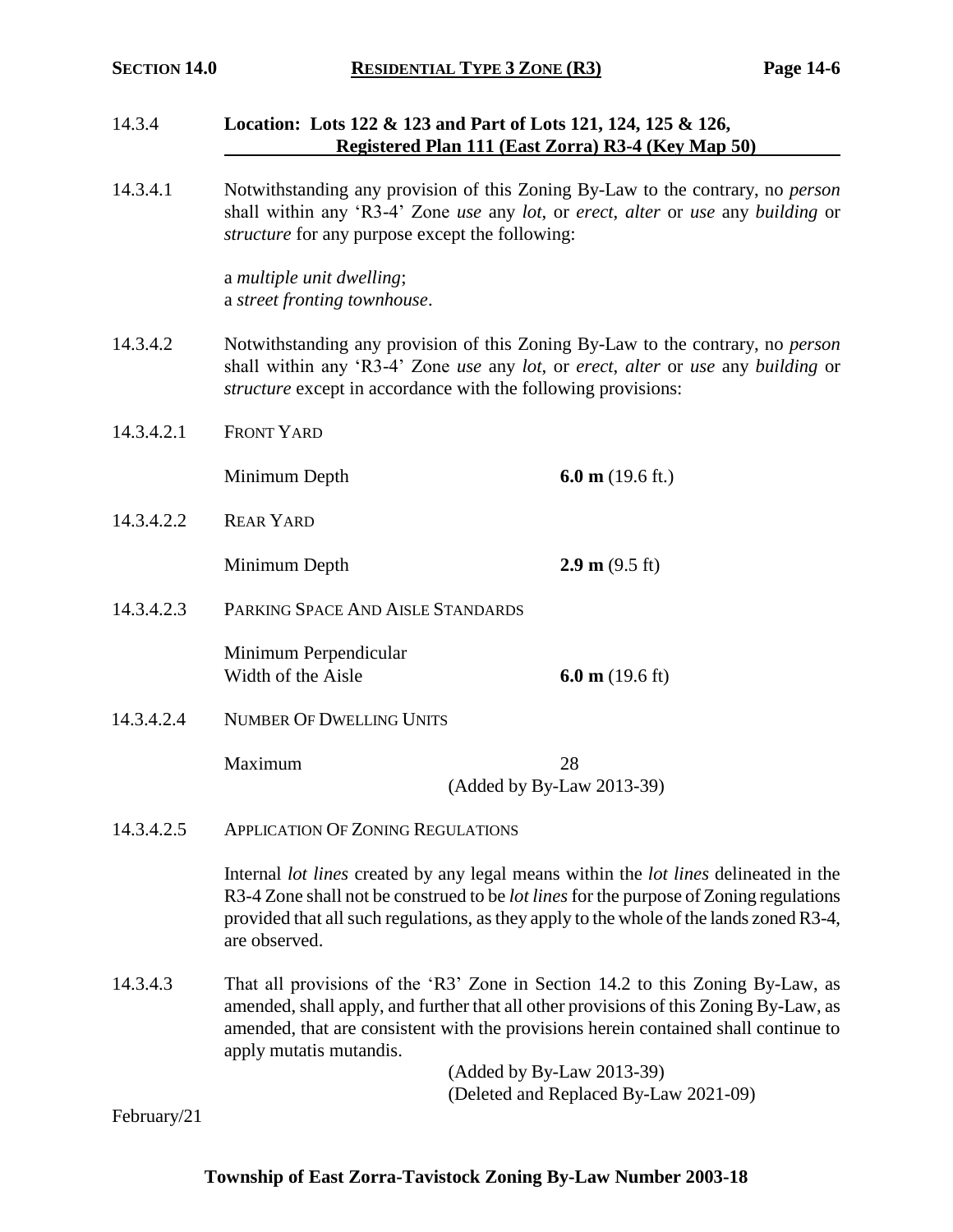### 14.3.5 **Location: Part Lot 35, Concession 13 (East Zorra) R3-5 (Key Map (Key Map 6)**

14.3.5.1 Notwithstanding any provision of this Zoning By-Law to the contrary, no *person* shall within any 'R3-5' Zone use any *lot*, or *erect*, *alter* or use any *building* or *structure* for any purpose except the following:

all *uses permitted* in Section 14.1.

- 14.3.5.2 Notwithstanding any provision of this Zoning By-Law to the contrary, no *person* shall within any 'R3-5' Zone use any *lot*, or *erect*, *alter* or use any *building* or *structure* except in accordance with the following provisions:
- 14.3.5.2.1 NUMBER OF DWELLING UNITS

Maximum 39

14.3.5.2.2 LOT FRONTAGE

Minimum **14.0 m** (45.0 ft)

14.3.5.2.3 Application of Zoning Regulations

Internal lot lines created by any legal means with the lot lines delineated in the R3-5 Zone shall not be construed to be lot lines for the purpose of Zoning regulations provided that all such regulations, as they apply to the whole of the lands zoned R3-5, are observed.

14.3.5.3 That all provisions of the 'R3' Zone in Section 14.2 to this Zoning By-Law, as amended, shall apply, and further that all other provisions of this Zoning By-Law, as amended, that are consistent with the provisions herein contained shall continue to apply mutatis mutandis.

> (Added by By-Law 2013-35) (Deleted and Replaced By-Law 2021-09)

### 14.3.6 **Location: Lots 99 – 104, 131 – 132 & part Lot 130, Plan 111, Balsam Street (Innerkip), R3-6 (Key Map 50)**

14.3.6.1 Notwithstanding any provisions of this Zoning By-Law to the contrary, no *person* shall within any 'R3-6' Zone use any *lot*, or *erect*, *alter* or use any *building* or *structure* for any purpose except the following:

all *uses* permitted in Section 14.1 of this Zoning By-Law.

(Added by By-Law 2015-6) February/21 (Deleted and Replaced By-Law 2021-09)

### **Township of East Zorra-Tavistock Zoning By-Law Number 2003-18**